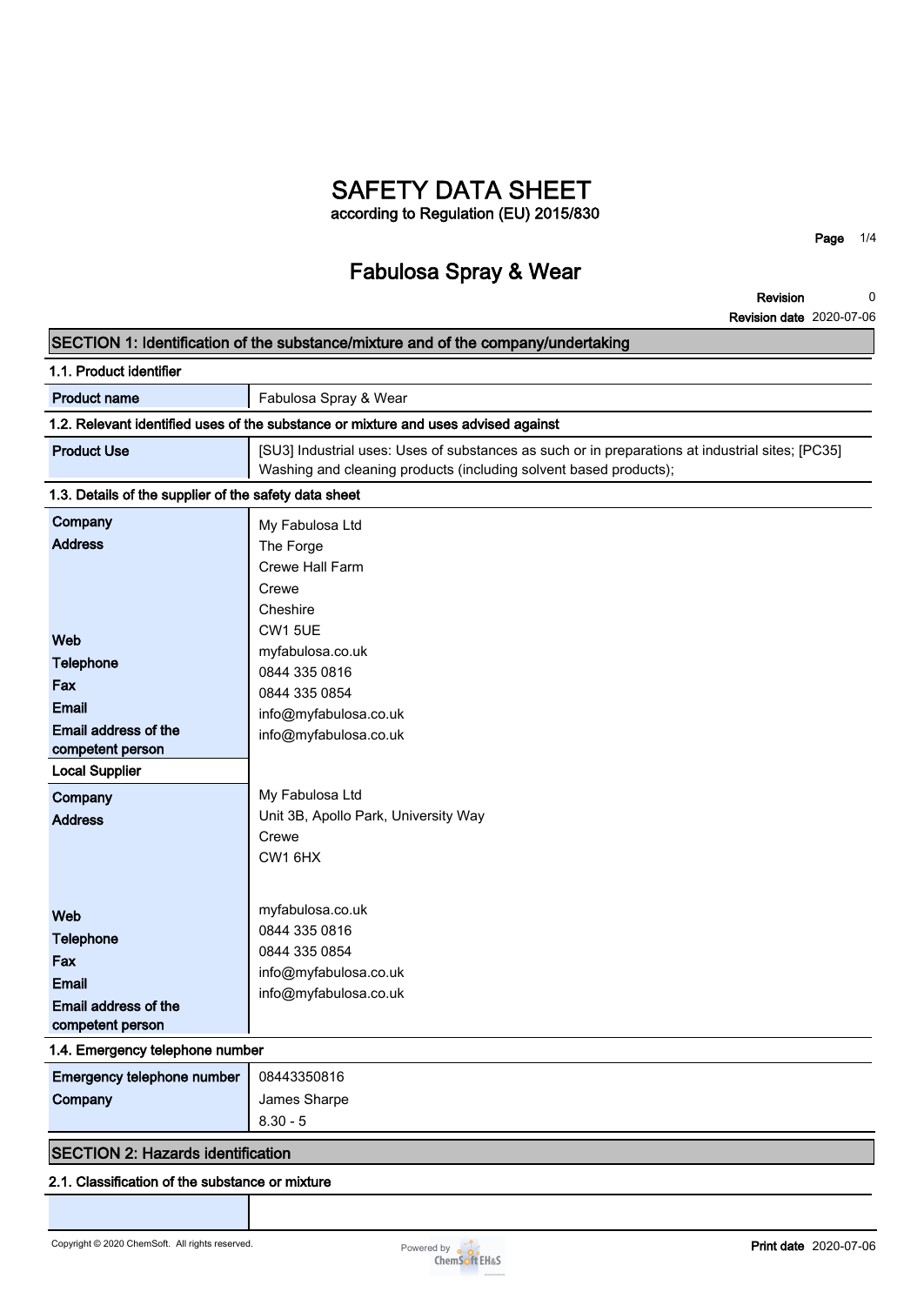# **Fabulosa Spray & Wear**

#### **2.1. Classification of the substance or mixture**

# **2.2. Label elements Hazard pictograms**



#### **SECTION 3: Composition/information on ingredients**

#### **3.2. Mixtures**

#### **EC 1272/2008**

|                                                          | <u>27</u>    |            |           |                                            |                    |                                                                                                |
|----------------------------------------------------------|--------------|------------|-----------|--------------------------------------------|--------------------|------------------------------------------------------------------------------------------------|
| <b>SECTION 3: Composition/information on ingredients</b> |              |            |           |                                            |                    |                                                                                                |
| 3.2. Mixtures                                            |              |            |           |                                            |                    |                                                                                                |
| EC 1272/2008                                             |              |            |           |                                            |                    |                                                                                                |
| <b>Chemical Name</b>                                     | Index No.    | CAS No.    | EC No.    | <b>REACH Registration</b><br><b>Number</b> | Conc.<br>$(\%w/w)$ | Classification                                                                                 |
| Ethanol                                                  | 603-002-00-5 | 64-17-5    | 200-578-6 |                                            |                    | Flam. Liq. 2: H225;                                                                            |
| C9-11 Alcohol Ethoxylate with<br>6.5MEO                  |              | 68439-45-2 |           |                                            |                    | Eye Irrit. 2: H319;                                                                            |
| edetic acid                                              | 607-429-00-8 | 60-00-4    | 200-449-4 |                                            |                    | Eye Irrit. 2: H319;                                                                            |
| Benzalkonium Chloride                                    |              | 68424-85-1 |           |                                            |                    | Met. Corr. 1: H290; Acute<br>Tox. 4: H302; Skin Corr. 1A:<br>H314; Aquatic Chronic 1:<br>H410; |

### **SECTION 4: First aid measures**

### **4.1. Description of first aid measures**

| Inhalation          | Irritating to respiratory system. Inhalation may cause coughing, tightness of the chest and irritation<br>of the respiratory system. Move the exposed person to fresh air. Seek medical attention. |
|---------------------|----------------------------------------------------------------------------------------------------------------------------------------------------------------------------------------------------|
| Eye contact         | Irritating to eyes. Rinse immediately with plenty of water for 15 minutes holding the evelids open.<br>Seek medical attention if irritation or symptoms persist.                                   |
| <b>Skin contact</b> | Irritating to skin. Wash off immediately with plenty of soap and water. Remove contaminated<br>clothing. Seek medical attention if irritation or symptoms persist.                                 |
| Ingestion           | Ingestion may cause nausea and vomiting. Seek medical attention if irritation or symptoms persist.<br>DO NOT INDUCE VOMITING.                                                                      |

# **SECTION 5: Firefighting measures**

**5.1. Extinguishing media**

**Carbon oxides.**

#### **5.2. Special hazards arising from the substance or mixture**

**Burning produces irritating, toxic and obnoxious fumes.**

#### **5.3. Advice for firefighters**

**Wear suitable respiratory equipment when necessary.**

#### **SECTION 6: Accidental release measures**

#### **6.1. Personal precautions, protective equipment and emergency procedures**

**Ensure adequate ventilation of the working area. Wear suitable protective equipment.**

#### **6.2. Environmental precautions**

**Do not allow product to enter drains. Prevent further spillage if safe.**

# **6.3. Methods and material for containment and cleaning up**

**Absorb with inert, absorbent material. Sweep up. Transfer to suitable, labelled containers for disposal. Clean spillage area thoroughly with plenty of water.**

### **SECTION 7: Handling and storage**

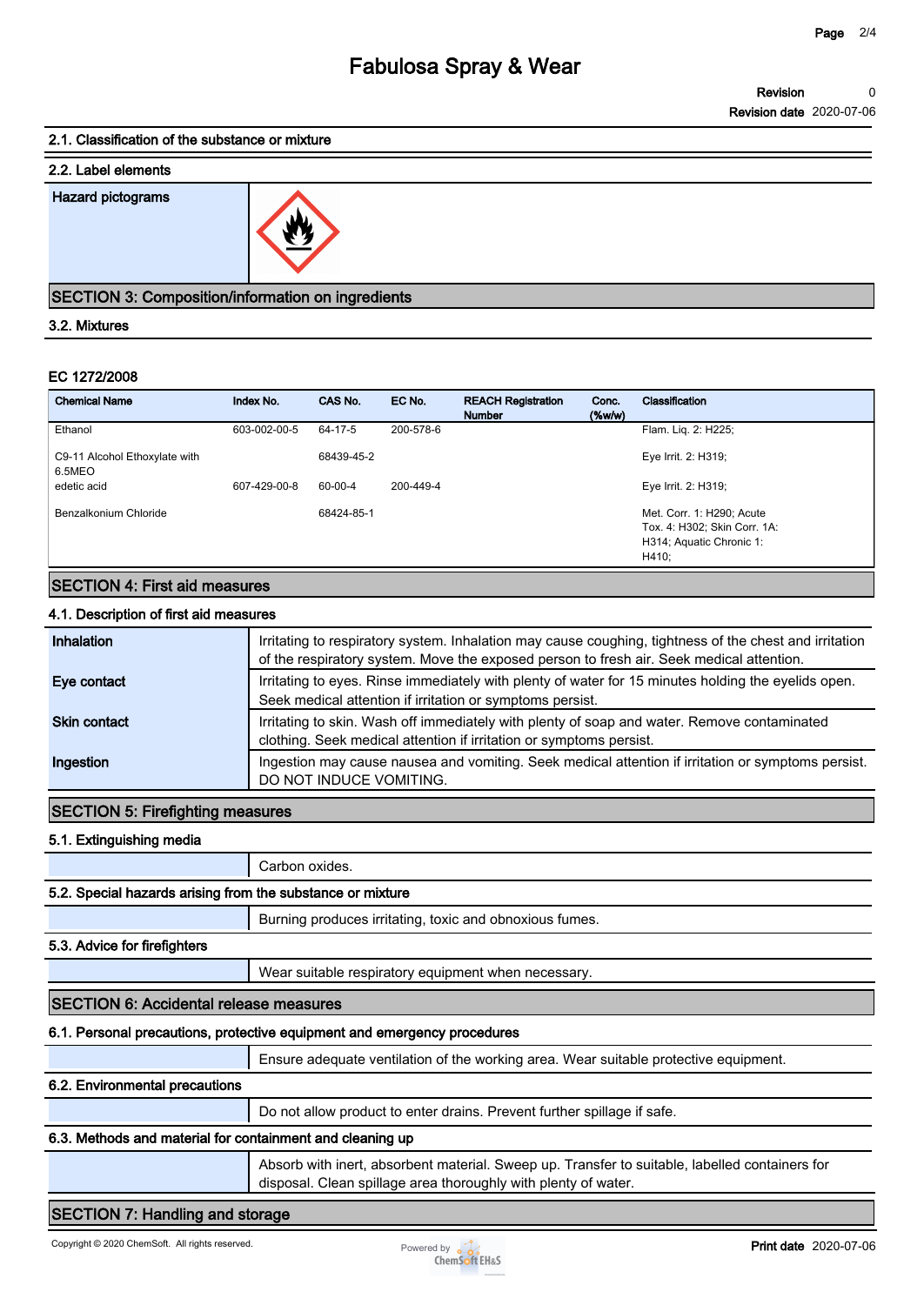# **Fabulosa Spray & Wear**

#### **7.1. Precautions for safe handling**

|                                                                   | Avoid contact with eyes and skin. Ensure adequate ventilation of the working area. Adopt best<br>Manual Handling considerations when handling, carrying and dispensing. |  |
|-------------------------------------------------------------------|-------------------------------------------------------------------------------------------------------------------------------------------------------------------------|--|
| 7.2. Conditions for safe storage, including any incompatibilities |                                                                                                                                                                         |  |
|                                                                   |                                                                                                                                                                         |  |

**Keep in a cool, dry, well ventilated area. Keep containers tightly closed. Store in correctly labelled containers.**

#### **SECTION 8: Exposure controls/personal protection**

#### **8.1. Control parameters**

#### **8.1.1. Exposure Limit Values**

| Ethanol | WEL 8-hr limit ppm: 1000   | <b>WEL 8-hr limit mg/m3: 1920</b> |
|---------|----------------------------|-----------------------------------|
|         | WEL 15 min limit ppm: -    | WEL 15 min limit mg/m3: -         |
|         | WEL 8-hr limit mg/m3 total | WEL 15 min limit mg/m3 total -    |
|         | inhalable dust:            | inhalable dust:                   |
|         | WEL 8-hr limit mg/m3 total | WEL 15 min limit mg/m3 total -    |
|         | respirable dust:           | respirable dust:                  |

#### **8.2. Exposure controls**

| 8.2.1. Appropriate engineering<br>controls | Ensure adequate ventilation of the working area. |
|--------------------------------------------|--------------------------------------------------|
| 8.2.2. Individual protection<br>measures   | Wear chemical protective clothing.               |
| Eye / face protection                      | Approved safety goggles.                         |
| Skin protection -<br>Handprotection        | Chemical resistant gloves (PVC).                 |
| <b>Respiratory protection</b>              | Wear:. Suitable respiratory equipment.           |

#### **SECTION 9: Physical and chemical properties**

#### **9.1. Information on basic physical and chemical properties**

|                                      | Appearance Liquid<br>Odour Characteristic               |  |
|--------------------------------------|---------------------------------------------------------|--|
|                                      |                                                         |  |
| Flash point $49 °C$                  |                                                         |  |
|                                      | <b>Relative density</b> 0.98 - 1.01 (H2O = 1 $@$ 20 °C) |  |
|                                      | Solubility Soluble in water                             |  |
| CCTIONI 40: Ctability and reach this |                                                         |  |

#### **SECTION 10: Stability and reactivity**

**10.2. Chemical stability**

**Stable under normal conditions.**

### **SECTION 11: Toxicological information**

#### **11.1.4. Toxicological Information**

**No data available**

# **SECTION 12: Ecological information**

**12.1. Toxicity**

**No data available**

#### **SECTION 13: Disposal considerations**

#### **General information**

**Dispose of in compliance with all local and national regulations.**